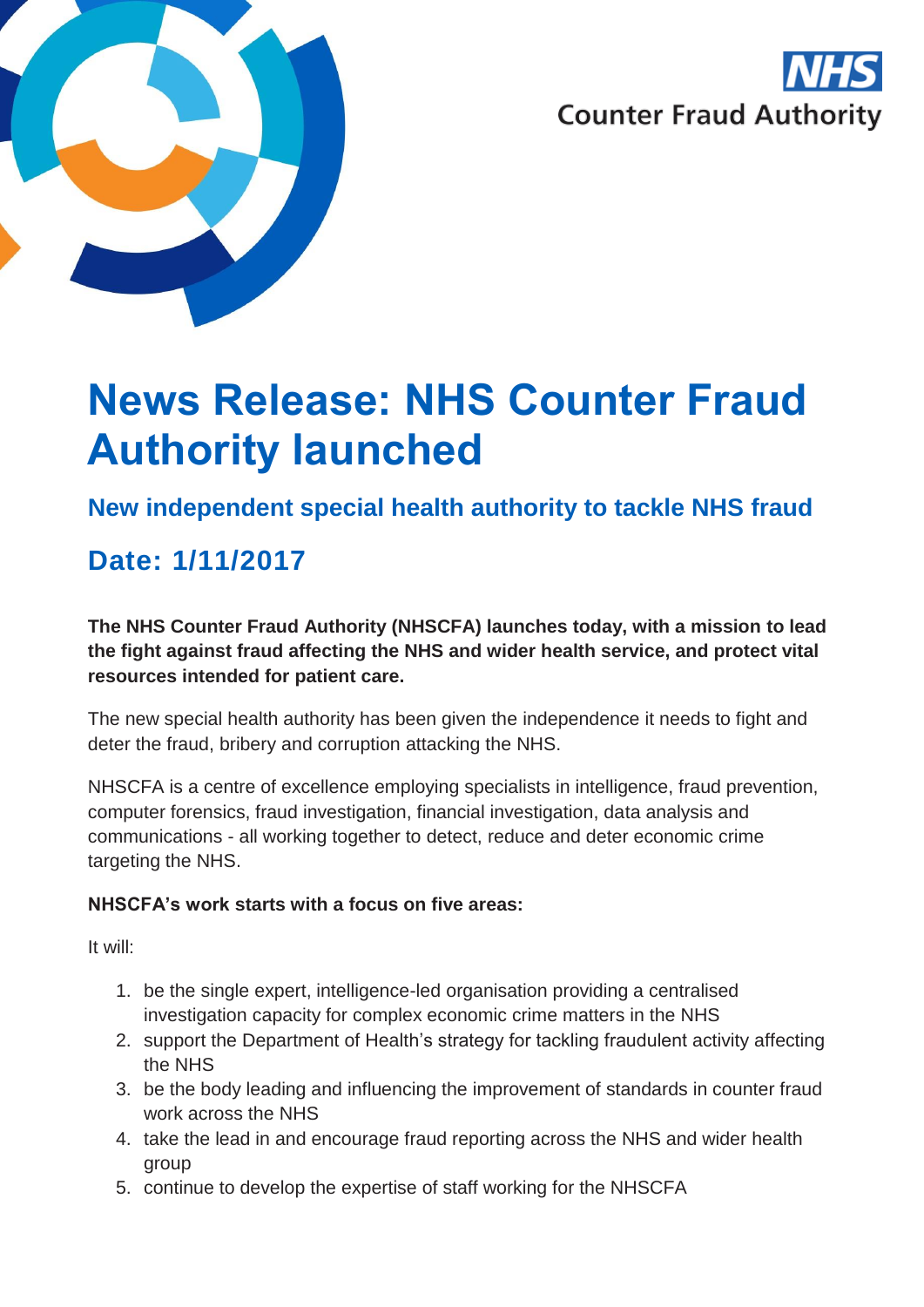#### **Interim CEO of NHSCFA, Sue Frith, said today:**

*"As a new, independent, intelligence-led special health authority, we are dedicated to tackling fraud against the health service in England. Our creation is good news for the taxpayer, for patients and for the honest majority working in and with the health service.*

*"I am proud to be leading the new NHS Counter Fraud Authority as we embark on this fight against the fraudsters who target the NHS. I am working alongside our Board and all of our dedicated staff. We are delighted to have full backing across the Government, the wider NHS and many other key stakeholders."*

#### **Simon Hughes, Interim Chair of NHSCFA said:**

*"Some of the challenges faced in this work include a limited awareness of fraud amongst NHS staff and significant under-reporting of fraud. Many people find it unthinkable that anyone would seek to defraud money meant for healthcare. Our ability to counter fraud has a direct impact on health care.* 

*"Every fraud takes a service away from someone that needs it. This reality must be faced. We can all play our part in turning the tide, ensuring public money pays for services the public needs and doesn't line the pockets of criminals. We all use the NHS and will all benefit from securing its resources. Simply reporting your concerns is a powerful action to protect healthcare.*

*Establishing the NHS Counter Fraud Authority strengthens our resolve in fighting fraud, bribery and corruption, protecting healthcare and supporting the many thousands of dedicated heath staff, suppliers and contractors."*

**Lord O'Shaughnessy, Health Minister, said:** "*Fraud in the healthcare system not only undermines public confidence in the NHS but also diverts valuable resources away from caring for patients - it is estimated that prescription fraud alone costs the NHS £217 million each year.*

*"We created the NHS Counter Fraud Authority so that for the first time there is a dedicated NHS organisation to tackle health service fraud and corruption and bring fraudsters to justice."* 

**Paul Baumann, Chief Financial Officer at NHS England, said: "***The NHS is committed to providing safe and high quality care to patients while securing the best possible value for taxpayers' money. It is essential that this ambition is not undermined by fraud. So we welcome the creation of the new NHS Counter Fraud Authority."*

#### **Jim Mackey, Chief Executive of NHS Improvement, said:**

*"We will work hard to support the NHS Counter Fraud Authority. Our mission is to ensure the NHS gets the help it needs to continue to provide safe, high quality care while managing its finances effectively. Fraud in the NHS is unacceptable and is harmful to patients, staff and the NHS as a whole."*